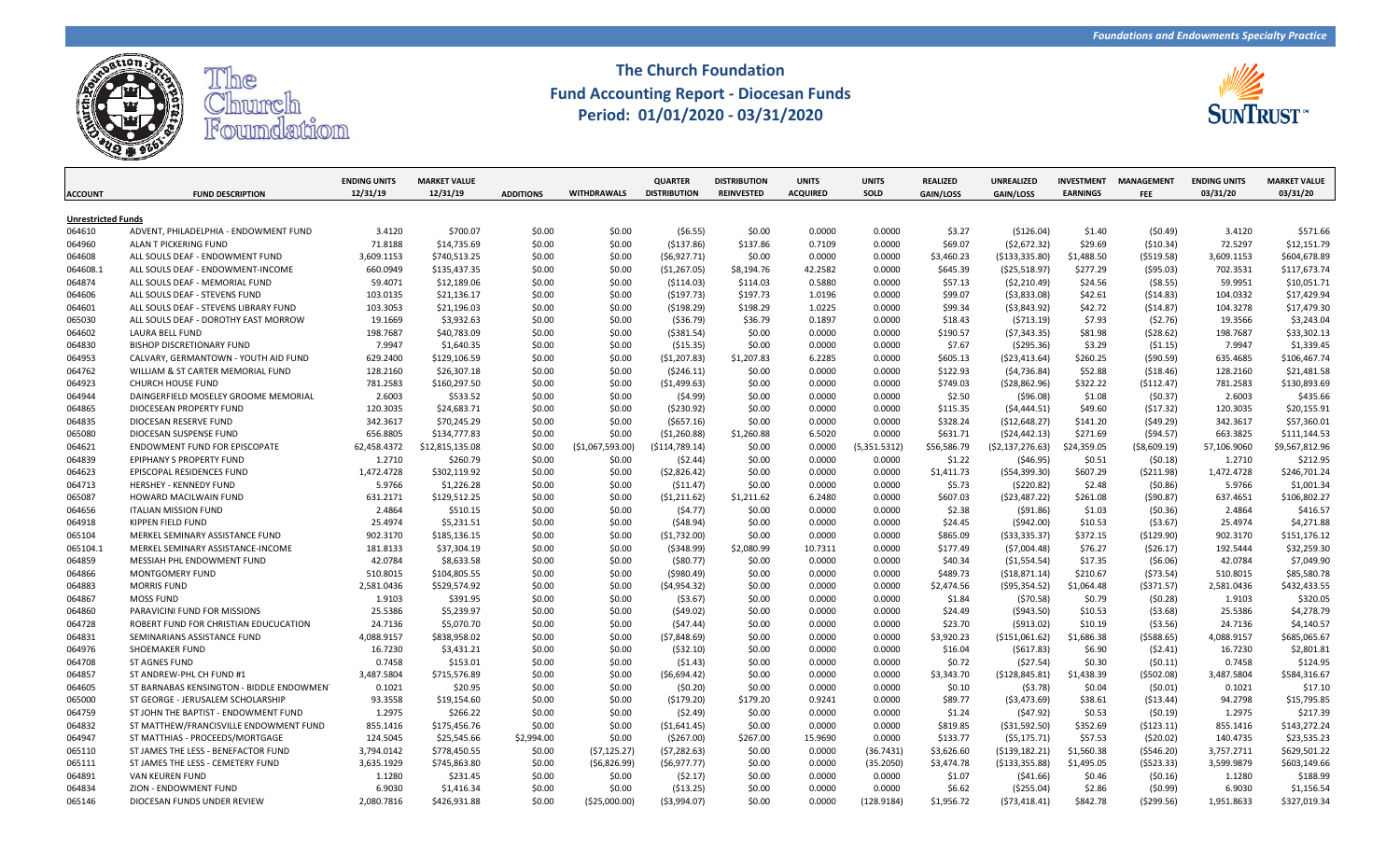

## **The Church Foundation Fund Accounting Report - Diocesan Funds Period: 01/01/2020 - 03/31/2020**



|                |                                            | <b>ENDING UNITS</b> | <b>MARKET VALUE</b> |                  |                    | <b>QUARTER</b>      | <b>DISTRIBUTION</b> | <b>UNITS</b>    | <b>UNITS</b> | <b>REALIZED</b> | <b>UNREALIZED</b> | <b>INVESTMENT</b> | <b>MANAGEMENT</b> | <b>ENDING UNITS</b> | <b>MARKET VALUE</b> |
|----------------|--------------------------------------------|---------------------|---------------------|------------------|--------------------|---------------------|---------------------|-----------------|--------------|-----------------|-------------------|-------------------|-------------------|---------------------|---------------------|
| <b>ACCOUNT</b> | <b>FUND DESCRIPTION</b>                    | 12/31/19            | 12/31/19            | <b>ADDITIONS</b> | <b>WITHDRAWALS</b> | <b>DISTRIBUTION</b> | <b>REINVESTED</b>   | <b>ACQUIRED</b> | SOLD         | GAIN/LOSS       | <b>GAIN/LOSS</b>  | <b>EARNINGS</b>   | <b>FEE</b>        | 03/31/20            | 03/31/20            |
|                |                                            |                     |                     |                  |                    |                     |                     |                 |              |                 |                   |                   |                   |                     |                     |
| 065147         | <b>GROWTH DEVELOPMENT FUND</b>             | 5,031.3449          | \$1,032,324.34      | \$0.00           | \$0.00             | (59,657.69)         | \$9,657.69          | 49.8021         | 0.0000       | \$4,838.54      | ( \$187, 213.33)  | \$2,081.01        | (5724.33)         | 5,081.1471          | \$851,306.23        |
| 065148         | CHRISTMAS FUND - RESERVE OPERATING FUND    | 542.0810            | \$111,223.42        | \$0.00           | \$0.00             | ( \$1,040.53)       | \$1,040.53          | 5.3657          | 0.0000       | \$521.30        | ( \$20, 170.50)   | \$224.21          | (578.04)          | 547.4467            | \$91,720.39         |
|                | <b>Total Unrestricted Funds:</b>           | 100.124.3443        | \$20.543.373.40     | \$2.994.00       | ( \$1,106,545.26)  | ( \$187, 117.01)    | \$25,785.20         | 147.5596        | (5,552.3976) | \$92,692.68     | (53,527,532.31)   | \$39,891.41       | ( \$14,033.79)    | 94,719.5062         | \$15,869,508.32     |
|                |                                            |                     |                     |                  |                    |                     |                     |                 |              |                 |                   |                   |                   |                     |                     |
|                | <b>Permanently Restricted Funds</b>        |                     |                     |                  |                    |                     |                     |                 |              |                 |                   |                   |                   |                     |                     |
| 064701         | DS ASHLEY HOSPITAL FUND                    | 1,162.2912          | \$238,477.29        | \$0.00           | \$0.00             | ( \$2, 231.02)      | \$0.00              | 0.0000          | 0.0000       | \$1,114.34      | (42, 939.89)      | \$479.36          | ( \$167.33)       | 1,162.2912          | \$194,732.75        |
| 064701.1       | DS ASHLEY HOSPITAL - INCOME                | 265.9767            | \$54,572.73         | \$0.00           | \$0.00             | ( \$510.54)         | \$2,741.56          | 14.1375         | 0.0000       | \$259.20        | (10, 205.11)      | \$111.39          | ( \$38.29)        | 280.1142            | \$46,930.94         |
| 064677         | <b>HELENE A BAUGH FUND</b>                 | 57.5464             | \$11,807.28         | \$0.00           | \$0.00             | ( \$110.46)         | \$0.00              | 0.0000          | 0.0000       | \$55.18         | (2, 126.02)       | \$23.74           | (58.28)           | 57.5464             | \$9,641.44          |
| 064665         | BISHOP OF PENNSYLVANIA AGENCY ACCOUNT      | 63.0884             | \$12,944.39         | \$0.00           | \$0.00             | ( \$121.10)         | \$0.00              | 0.0000          | 0.0000       | \$60.49         | (2,330.75)        | \$26.02           | (59.08)           | 63.0884             | \$10,569.97         |
| 064609         | BISHOP TAITT FUND FOR MISSIONS             | 8,520.0749          | \$1,748,137.09      | \$0.00           | \$0.00             | ( \$16, 354.32)     | \$0.00              | 0.0000          | 0.0000       | \$8,168.58      | (314, 767.17)     | \$3,513.93        | ( \$1,226.57)     | 8,520.0749          | \$1,427,471.54      |
| 064627         | <b>BISHOP MACKAY SMITH FUND</b>            | 796.7767            | \$163,481.53        | \$0.00           | \$0.00             | (\$1,529.42)        | \$0.00              | 0.0000          | 0.0000       | \$763.91        | (29, 436.25)      | \$328.61          | (5114.71)         | 796.7767            | \$133,493.67        |
| 064734         | CHRISTMAS FUND - STERN FUND                | 460.7916            | \$94,544.57         | \$0.00           | \$0.00             | ( \$884.49)         | \$0.00              | 0.0000          | 0.0000       | \$441.79        | (17, 023.57)      | \$190.04          | ( \$66.34)        | 460.7916            | \$77,202.00         |
| 064666         | CHRISTMAS FUND- WEINMAN FUND               | 316.7592            | \$64,992.22         | \$0.00           | \$0.00             | (5608.02)           | \$0.00              | 0.0000          | 0.0000       | \$303.69        | (11,702.41)       | \$130.64          | (545.60)          | 316.7592            | \$53,070.52         |
| 064998         | CHURCH TRAINING & DEACONESS FUND           | 9,573.2302          | \$1,964,222.02      | \$0.00           | \$0.00             | ( \$18,375.85)      | \$0.00              | 0.0000          | 0.0000       | \$9,178.28      | (353, 675.12)     | \$3,948.28        | (51, 378.19)      | 9,573.2302          | \$1,603,919.42      |
| 064802         | ELIZABETH COOPER FUND                      | 2,055.4582          | \$421,736.06        | \$0.00           | \$0.00             | ( \$3,945.46)       | \$0.00              | 0.0000          | 0.0000       | \$1,970.66      | (75, 937.21)      | \$847.72          | (5295.91)         | 2,055.4582          | \$344,375.86        |
| 064669         | ELIZABETH PRICE MARTIN FUND                | 837.8764            | \$171,914.31        | \$0.00           | \$0.00             | ( \$1,608.31)       | \$0.00              | 0.0000          | 0.0000       | \$803.31        | (30,954.66)       | \$345.57          | ( \$120.62)       | 837.8764            | \$140,379.60        |
| 064653         | EPISCOPAL CHURCHWOMEN COLE FUND            | 529.8479            | \$108,713.45        | \$0.00           | \$0.00             | ( \$1,017.05)       | \$0.00              | 0.0000          | 0.0000       | \$507.99        | (19, 574.79)      | \$218.53          | (576.28)          | 529.8479            | \$88,771.85         |
| 065078         | <b>GEORGE C THOMAS TRUST FUND</b>          | 778.8410            | \$159,801.50        | \$0.00           | \$0.00             | ( \$1,494.99)       | \$1,494.99          | 7.7093          | 0.0000       | \$748.99        | (28,980.21)       | \$322.14          | (5112.12)         | 786.5502            | \$131,780.30        |
| 064817         | JE HILL - CHRISTMAS FUND                   | 837.3353            | \$171,803.29        | \$0.00           | \$0.00             | ( \$1,607.27)       | \$0.00              | 0.0000          | 0.0000       | \$802.79        | (30,934.66)       | \$345.34          | ( \$120.55)       | 837.3353            | \$140,288.94        |
| 064816         | JE HILL - SCHOLARSHIP FUND                 | 592.2792            | \$121,523.03        | \$0.00           | \$0.00             | (51, 136.88)        | \$0.00              | 0.0000          | 0.0000       | \$567.84        | (21,881.26)       | \$244.27          | $($ \$85.27)      | 592.2792            | \$99,231.73         |
| 064813         | LF HILL - EPISCOPAL CHURCHWOMEN            | 837.3405            | \$171,804.35        | \$0.00           | \$0.00             | ( \$1,607.28)       | \$0.00              | 0.0000          | 0.0000       | \$802.80        | (30, 934.85)      | \$345.34          | ( \$120.55)       | 837.3405            | \$140,289.81        |
| 064818         | LF HILL - EPISCOPATE FUND                  | 583.6734            | \$119,757.29        | \$0.00           | \$0.00             | ( \$1,120.36)       | \$0.00              | 0.0000          | 0.0000       | \$559.60        | (21, 563.32)      | \$240.71          | (584.03)          | 583.6734            | \$97,789.89         |
| 064777         | <b>KEARSLEY FUND</b>                       | 67.5921             | \$13,868.46         | \$0.00           | \$0.00             | (5129.74)           | \$0.00              | 0.0000          | 0.0000       | \$64.80         | (2,497.14)        | \$27.88           | (59.73)           | 67.5921             | \$11,324.53         |
| 064777.1       | <b>KEARSLEY FUND - INCOME</b>              | 14.9031             | \$3,057.79          | \$0.00           | \$0.00             | (528.61)            | \$158.35            | 0.8166          | 0.0000       | \$14.53         | (572.44)          | \$6.23            | (52.15)           | 15.7196             | \$2,633.70          |
| 064707         | <b>MCPHERSON FUND</b>                      | 2,374.8763          | \$487,273.81        | \$0.00           | \$0.00             | (54, 558.58)        | \$0.00              | 0.0000          | 0.0000       | \$2,276.90      | (87, 737.85)      | \$979.46          | (5341.89)         | 2,374.8763          | \$397,891.85        |
| 064927         | <b>MERRICK FUND</b>                        | 8,230.0357          | \$1,688,627.24      | \$0.00           | \$0.00             | (\$15,797.59)       | \$0.00              | 0.0000          | 0.0000       | \$7,890.50      | (304, 051.90)     | \$3,394.31        | (51, 184.82)      | 8,230.0357          | \$1,378,877.74      |
| 064743         | <b>NEWBOLD FUND</b>                        | 367.0278            | \$75,306.25         | \$0.00           | \$0.00             | (5704.51)           | \$0.00              | 0.0000          | 0.0000       | \$351.89        | (13, 559.55)      | \$151.38          | (552.84)          | 367.0278            | \$61,492.62         |
| 064737         | NUNNS MEMORIAL FUND                        | 40,221.8071         | \$8,252,654.31      | \$0.00           | \$0.00             | (577, 205.92)       | \$0.00              | 0.0000          | 0.0000       | \$38,562.43     | (1,485,961.57)    | \$16,588.62       | (55, 790.44)      | 40,221.8071         | \$6,738,847.43      |
| 064603         | POTTER DEACON TRAINING FUND                | 460.3877            | \$94,461.70         | \$0.00           | \$0.00             | ( \$883.72)         | \$0.00              | 0.0000          | 0.0000       | \$441.40        | (17,008.64)       | \$189.87          | (566.28)          | 460.3877            | \$77,134.33         |
| 064846         | SAYERS MEMORIAL FUND                       | 113,941.7067        | \$23,378,400.55     | \$0.00           | \$0.00             | ( \$218, 711.56)    | \$0.00              | 0.0000          | 0.0000       | \$109,240.96    | (4,209,482.57)    | \$46,992.80       | (\$16,403.37)     | 113,941.7067        | \$19,090,036.81     |
| 064637         | ST JOHN, KLT - BURIAL GROUND ST            | 102.5710            | \$21,045.37         | \$0.00           | \$0.00             | ( \$196.89)         | \$0.00              | 0.0000          | 0.0000       | \$98.34         | (3,789.40)        | \$42.31           | (514.77)          | 102.5710            | \$17,184.96         |
| 064637.1       | ST JOHN, KLT - BURIAL GROUND ST-INCOME     | 14.7088             | \$3,017.93          | \$0.00           | \$0.00             | (528.23)            | \$225.12            | 1.1609          | 0.0000       | \$14.44         | (574.50)          | \$6.20            | (52.12)           | 15.8697             | \$2,658.84          |
| 064604         | ST LUKE, KENSINGTON - BIDDLE FUND          | 296.3918            | \$60,813.26         | \$0.00           | \$0.00             | ( \$568.93)         | \$0.00              | 0.0000          | 0.0000       | \$284.16        | (10,949.94)       | \$122.24          | (542.67)          | 296.3918            | \$49,658.12         |
| 064823         | HARRY E STONE - RETREAT FUND               | 1,648.2236          | \$338,180.23        | \$0.00           | \$0.00             | ( \$3,163.77)       | \$0.00              | 0.0000          | 0.0000       | \$1,580.23      | (60, 892.27)      | \$679.77          | (5237.28)         | 1,648.2236          | \$276,146.91        |
| 065058         | T JAMES FERNLEY-THEOLOGICAL EDUCATION      | 2,211.4050          | \$453,733.00        | \$0.00           | \$0.00             | (54, 244.80)        | \$0.00              | 0.0000          | 0.0000       | \$2,120.17      | (81,698.55)       | \$912.06          | ( \$318.36)       | 2,211.4050          | \$370,503.52        |
| 065058.1       | T JAMES FERNLEY-THEOLOGICAL EDUC-INCOME    | 278.4049            | \$57,122.72         | \$0.00           | \$0.00             | ( \$534.40)         | \$4,779.20          | 24.6451         | 0.0000       | \$274.22        | (10, 945.80)      | \$117.77          | (540.08)          | 303.0499            | \$50,773.63         |
| 065079         | THOMAS MINIS FUND                          | 717.9285            | \$147,303.58        | \$0.00           | \$0.00             | ( \$1,378.07)       | \$0.00              | 0.0000          | 0.0000       | \$688.30        | (26, 523.26)      | \$296.09          | (5103.36)         | 717.9285            | \$120,283.28        |
| 065079.1       | THOMAS MINIS FUND - INCOME                 | 180.0315            | \$36,938.62         | \$0.00           | \$0.00             | ( \$345.57)         | \$1,723.64          | 8.8884          | 0.0000       | \$175.25        | (6,889.29)        | \$75.31           | (525.92)          | 188.9199            | \$31,652.04         |
| 064773         | <b>WETHERILL - CHAPLAIN FUND</b>           | 304.5984            | \$62,497.08         | \$0.00           | \$0.00             | (5584.68)           | \$0.00              | 0.0000          | 0.0000       | \$292.03        | (11, 253.14)      | \$125.63          | (543.85)          | 304.5984            | \$51,033.07         |
| 065073         | WILSON EPISCOPAL CAMPUS MINISTRY FUND      | 110.9481            | \$22,764.19         | \$0.00           | \$0.00             | (5212.97)           | \$0.00              | 0.0000          | 0.0000       | \$106.37        | (4,098.89)        | \$45.76           | ( \$15.97)        | 110.9481            | \$18,588.49         |
|                | <b>Total Permanently Restricted Funds:</b> | 199,812.7352        | \$40,997,298.49     | \$0.00           | \$0.00             | ( \$383,541.36)     | \$11,122.86         | 57.3576         | 0.0000       | \$191,586.36    | (57, 383, 453.95) | \$82,415.32       | ( \$28, 765.62)   | 199,870.0928        | \$33,486,662.10     |
|                |                                            |                     |                     |                  |                    |                     |                     |                 |              |                 |                   |                   |                   |                     |                     |
| 064970         | <b>CHRISTMAS FUND</b>                      | 23,821.5757         | \$4,887,677.70      | \$0.00           | \$0.00             | (545, 725.61)       | \$0.00              | 0.0000          | 0.0000       | \$22,838.80     | (880,068.50)      | \$9,824.69        | (53, 429.42)      | 23,821.5757         | \$3,991,117.66      |
| 064801         | DIOCESAN PENSION FUND                      | 1,962.1449          | \$402,590.15        | \$0.00           | \$0.00             | ( \$3,766.35)       | \$0.00              | 0.0000          | 0.0000       | \$1,881.19      | (72, 489.81)      | \$809.24          | (5282.48)         | 1,962.1449          | \$328,741.94        |
| 064727         | ECW - DIOCESAN BOARD FUND                  | 1,797.0655          | \$368,719.39        | \$0.00           | \$0.00             | (53, 449.47)        | \$0.00              | 0.0000          | 0.0000       | \$1,722.92      | (66, 391.09)      | \$741.15          | (5258.71)         | 1,797.0655          | \$301,084.19        |